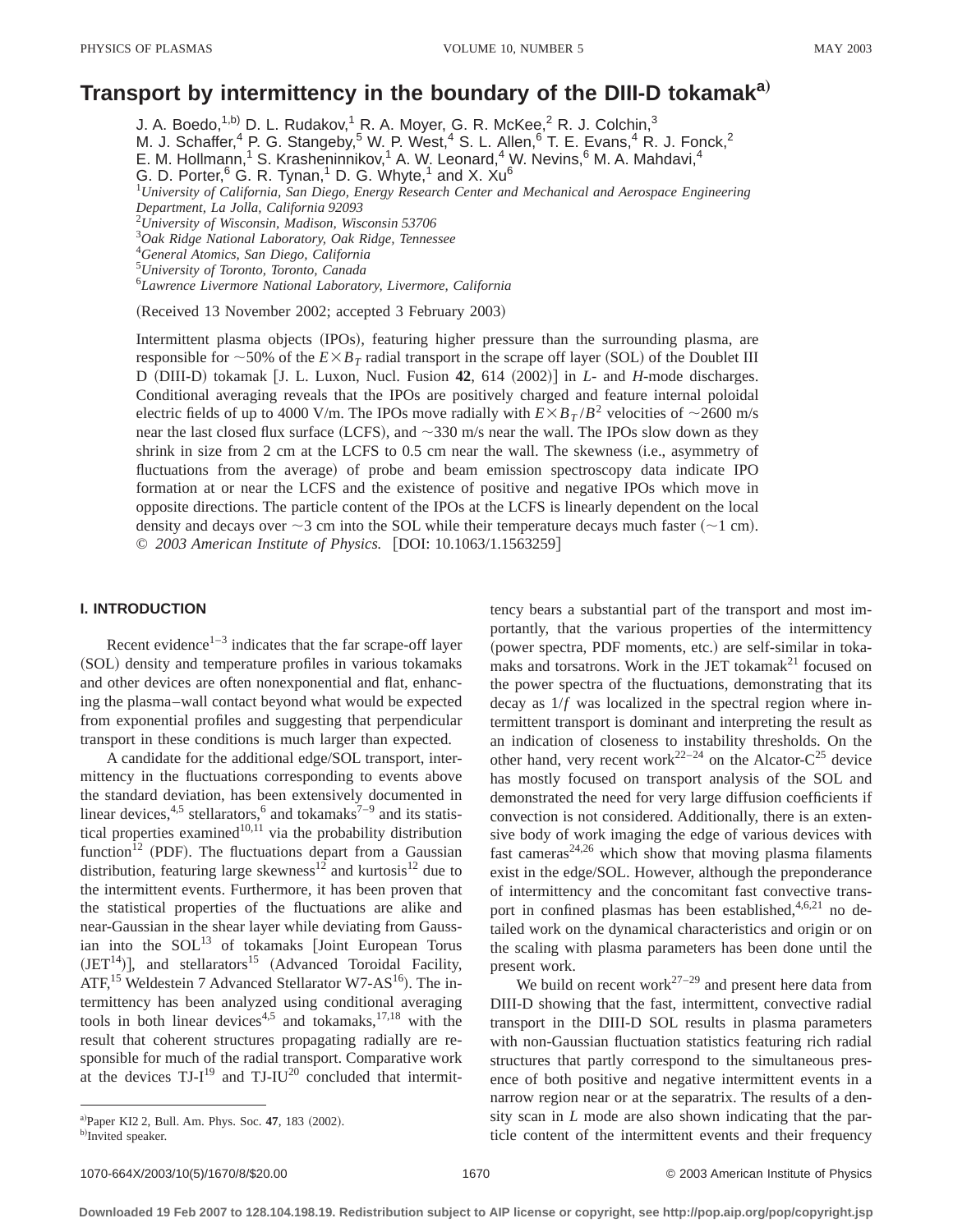

FIG. 1. Time evolution of two discharges in DIII-D showing from top to bottom, density, plasma current, injected power, radiated power, and  $D_{\alpha}$ signals. The transition to *H* mode occurs at 2.15 s in one of the discharges (black lines) as indicated by the leftmost vertical line. The probe is inserted at the times marked by the two thick rightmost vertical lines.

increase with the local density. Radial transport and thus the plasma–wall contact are enhanced by the intermittent transport. Although the source of the intermittency is not addressed in this paper, we present strong evidence that the phenomena occur at/near the last closed flux surface  $(LCFS)$ . These findings provide a strong motivation to further inves-



FIG. 2. Poloidal cut of DIII-D showing the magnetic geometry and some relevant diagnostics. Two insets show (top) the scanning probe tip geometry and (bottom) the BES diagnostic geometry. The Thomson scattering chords are indicated at the top.



FIG. 3. The skewness of the density signal from BES shows marked deviation from Gaussian behavior in the SOL and the presence of negative bursts near the LCFS.

tigate the conditions under which large cross-field convective transport exists in the SOL.

## **II. EXPERIMENTAL SETUP**

The experiments were carried out on the DIII-D tokamak $30,31$  in a variety of discharges with plasma current  $I_p = 1.0$  MA and toroidal field of  $B_T = 2.0$  T at the major axis,  $R=1.7$  m. Discharges with neutral beam heating power of up to 2 MW, featuring both low  $(L)$  and high  $(H)$  confinement modes, with double- and single-null divertor geometry (at the bottom of the vacuum vessel) and with standard and reversed  $B_T$  directions were investigated. Otherwise identical *H*- and *L*-mode discharges, shown in Fig. 1, were analyzed in particular detail for comparative studies. In some discharges, the density was increased in a stepwise manner from  $\langle n_e \rangle / n_{GW}$ =0.26 to 0.6, as shown in Figs. 1 and 8, while a reciprocating probe at the midplane (Fig. 2) was inserted at various times, illustrated by the vertical lines in Fig. 1, to assure coverage at various densities.

The principal measurements were made by a fast scanning probe array<sup>32</sup> featuring five tips (Fig. 2 upper inset) that sense Langmuir probe current  $I$ , saturation current,  $I_{\text{sat}}$ , and floating potential,  $V_f$ . The measured ion saturation current,  $I_{\text{sat}}$ , given by the expression  $I_{\text{sat}}=(1/2)A_{\text{pr}}e n_e c_s$  $= (1/2)A_{\text{pr}}en_e[k(T_e+T_i)/m_i]^{1/2}$  ( $T_e$  and  $T_i$  are the ion and electron temperatures, respectively,  $A_{pr}$  is the tip area, and  $n_e$ is the electron density) allows calculation of the electron density if  $T_e$  is known (assuming  $T_e = T_i$ ). One tip functions as a fast  $T_e$  diagnostic,<sup>33</sup> using current excitation about the floating potential with bandwidth of 150 kHz, and thus is able to resolve the temperature inside the structures. These measurements were combined to infer the electron density  $n_e$ , by using the above-given equation, and the poloidal electric field,  $E_{\theta} = (V_{f1} - V_{f2})/\delta\theta$ , for probe tips separated a distance  $\delta\theta$ . Time resolution down to 1.0  $\mu$ s has been achieved. The probe scans 15.2 cm horizontally from the outside wall in approximately 250 ms along the path indicated in Fig. 2. The calculation of  $E_{\theta}$  assumes that the temperature and sheath drop are identical in both tips and that the intermittent objects are larger than the separation between the tips. The

**Downloaded 19 Feb 2007 to 128.104.198.19. Redistribution subject to AIP license or copyright, see http://pop.aip.org/pop/copyright.jsp**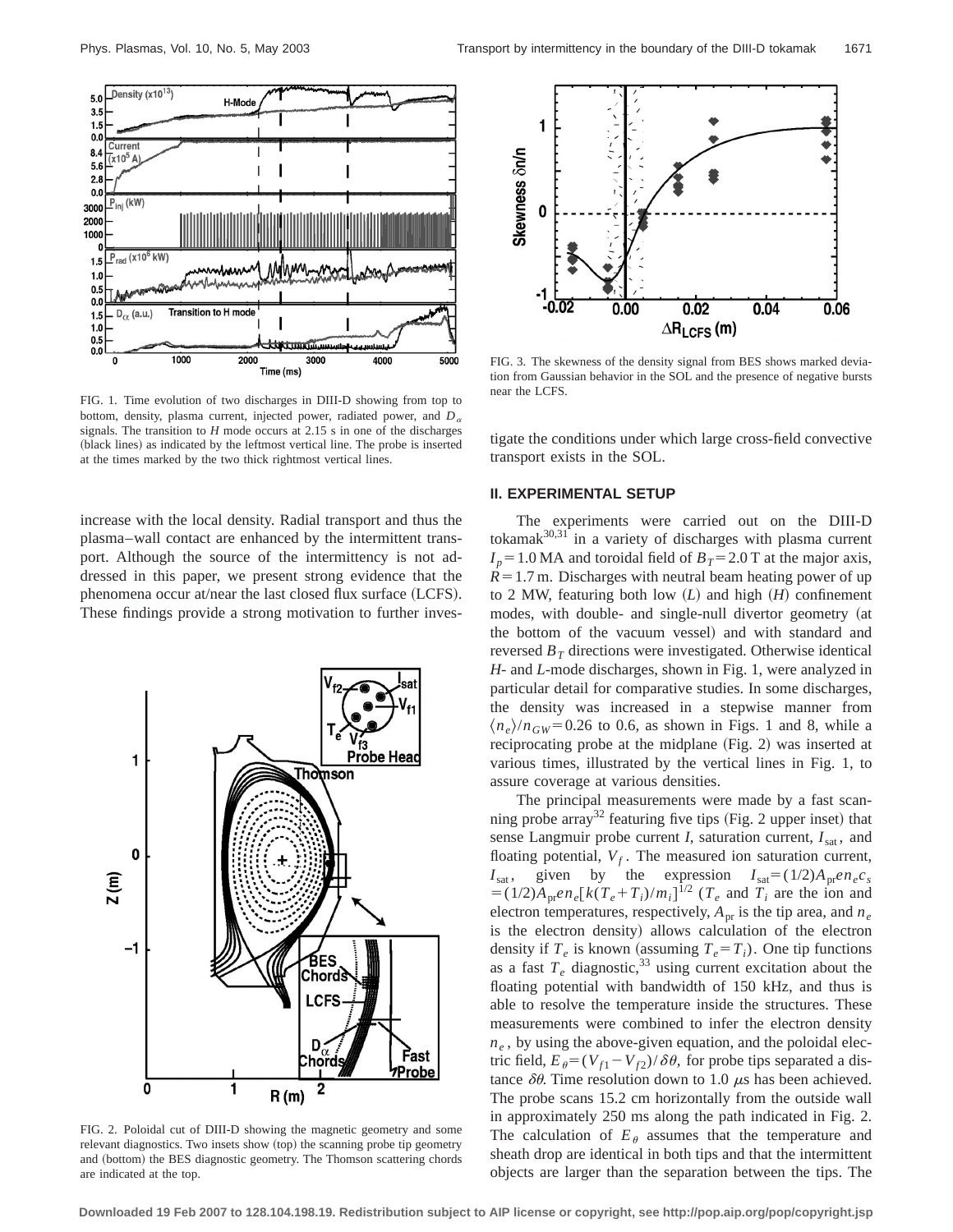

FIG. 4. (Color) Two frames from BES showing 2-D density plots. There is a time difference of 6  $\mu$ s between frames. Red indicates high density and blue low density. A structure, marked with a dashed circle and shown in both frames, features poloidal and radial motion.

last assumption is justified later using beam emission spectroscopy (BES) data. The plasma potential  $V_p$  was calculated as  $V_p \sim V_f + 3.0kT_e$ . The  $D_\alpha$  sensor array, also shown in Fig. 2, provided independent, radially resolved  $(1 \text{ cm})$  signals at 10  $\mu$ s resolution. The BES system, which measures density and its fluctuations, was configured as a  $5\times 6$  fiber array as seen in Fig. 2, and was located at the edge of the plasma in the midplane to provide fast  $(1 \mu s)$  two-dimensional  $(2-D)$ imaging of the density. The measurements are mapped onto the magnetic surfaces, displayed in Fig. 2, calculated by the toroidal equilibrium fitting code EFIT. $^{34}$ 

## **III. GENERAL DESCRIPTION OF THE INTERMITTENCY**

Intermittency, i.e., occasional bursts in a signal, is quite evident in many edge diagnostics in tokamaks. If the bursts



FIG. 5. Conditional average results for (a)  $T_e$ , (b)  $E_\theta$ , (c)  $V_f$ , (d)  $V_p$ showing that  $(1)$  the plasma structures are charged positively,  $(2)$  contain and convect substantial amounts of energy, and  $(3)$  a positive radial electric field exists inside them.



FIG. 6. Conditional averaging reveals that both positive and negative IPOs exist at/near the LCFS. However, the opposite signs of the measured  $E_{\theta}$ indicate that the negative IPOs travel inwards toward the core while the positive IPOs propagate into the SOL.

occur preferentially in one direction, i.e., bursts are mostly positive in  $I_{\text{sat}}$ , an asymmetry is conveyed to the various signals that affects their statistical characteristics and introduces a deviation from the Gaussian distribution. The deviation translates into a skewness<sup>12</sup> (i.e., positive  $n_e$  bursts generate positive skewness) of  $\sim$ 1 (a Gaussian distribution would feature a skewness of zero) in the SOL density signals, as shown in Fig. 3. Signal statistics for both the *L* and *H* mode show significant and similar skewness in the SOL. It is crucial to notice that the skewness changes sign at or near the LCFS, $^{27}$  within the error bars of EFIT, indicating that negative events are present, corresponding to drops in the density signal from its average level.

The intermittency in the density can be visualized by comparing two frames (2-D images) from BES, separated in time by  $6 \mu s$  as shown in Fig. 4, where the LCFS is indicated by a solid vertical line. High density is indicated in red and low in blue. The radial motion of a positive density feature, marked by a dashed circle in both frames, is indicated by vertical dashed lines. Notice that the object has a radial and poloidal spatial extent of roughly 2 cm. From the two frames it is clear that the object is moving poloidally and radially

**Downloaded 19 Feb 2007 to 128.104.198.19. Redistribution subject to AIP license or copyright, see http://pop.aip.org/pop/copyright.jsp**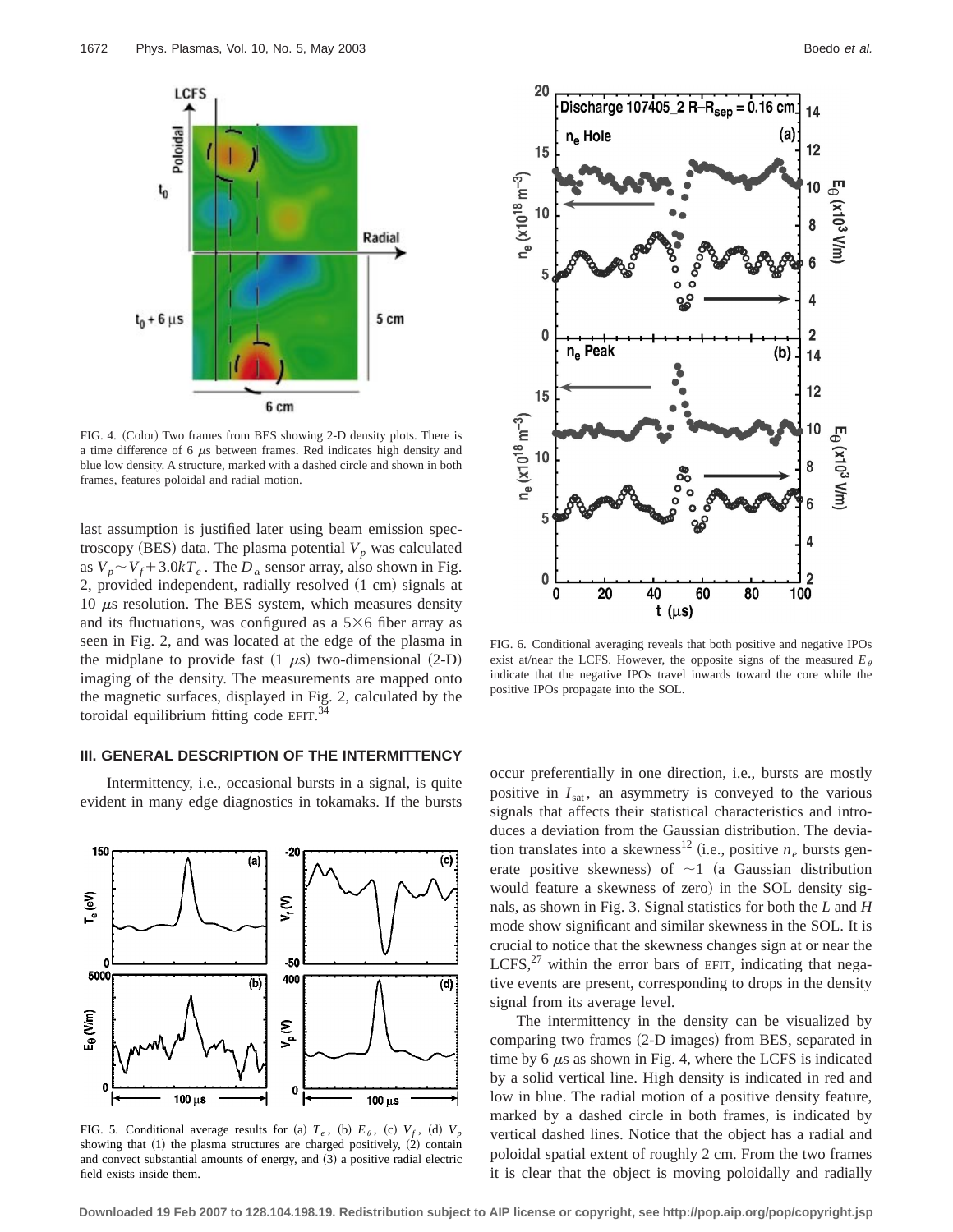

FIG. 7. (Color) Density of the IPOs is compared for  $H$  mode (a) and  $L$  mode (b). Particle flux due to the intermittency is compared for  $H$  mode  $(c)$  and *L* mode (d). In general, intermittency has a higher amplitude in *L* mode.

with speeds that can be easily estimated at  $V_\theta = 5$  km/s and  $V_r = 1.5$  km/s. These compare well to Langmuir probe results.

To separate these coherent objects from other fluctuations, standard conditional averaging tools, introduced in the TEXT tokamak by Filippas<sup>17</sup> and later in various devices,  $4.5$ were used to quantify the observations. A  $2.5\times$  rms-level threshold was used to discriminate the intermittent events in 5-ms-long time series of  $I_{\text{sat}}$ . These were then binned for 100  $\mu$ s about the maximum of each event, accumulated and averaged, producing the results seen in Fig. 5. The conditional averaging tool, applied to  $I<sub>sat</sub>$  with the parameters described, corresponds to  $\sim$ 40 events at the LCFS. The selected time windows result on averaging over frequencies higher than those associated to the time scale of the binning window (or correspondingly, to structures that are smaller than the selected scale, which is in this case  $\sim$  2 cm). Lower frequencies or larger spatial scales than the selected windows will appear as a dc offset in the averaged data. The existence of an event in  $I_{\text{sat}}$  is used as the condition to select time slices in the  $E_{\theta}$ and  $V_f$  signals at the same time. From the measurement of  $E_{\theta}$ , a radial velocity,  $V_r = (E_{\theta} \times B/B^2)$  can be inferred and, knowing the time  $\partial t$  that the perturbation appears in the probe tips, a radial size,  $\partial r = \partial t V_r$  can be calculated. The results, published previously, $27$  indicate that the objects shrink in size from  $\sim$ 2 cm at the LCFS to  $\sim$ 0.2 cm in the far SOL.

The results from conditional averaging of the  $T_e$  trace, shown in Fig. 5, indicate that the temperature in the intermittent plasma objects (IPOs) [Fig.  $5(a)$ ] is 150 eV, nearly three times that of the background  $(50 \text{ eV})$  and their potential  $[Fig.$ 5(d)], calculated as  $V_p \approx V_f + 3kT_e$  [ $V_f$  shown in Fig. 5(c)], is 400 V and positive with respect to the surrounding plasma  $(120 \text{ eV})$ , suggesting that a predominant electron loss occurs at the IPO boundaries. Furthermore, the burst in plasma potential shown in Fig.  $5(d)$  indicates that the IPOs (with dimensions of roughly  $3 \text{ cm} \times 3 \text{ cm}$  in the poloidal plane) contain an internal radial electric field,  $E_r = -\nabla V_p$ , that can be estimated as  $E_r \approx \Delta V_p / \delta r = 200$  V/cm and results in internal rotation at a  $V_{\theta} = E_{r} / B_T$  speed of  $1.33 \times 10^4$  m/s. These structures, therefore, possess positive vorticity. In the abovenoted measurements, the only assumption is that we can resolve the temperature in these objects fast enough and that the plasma potential can be calculated as  $V_p \approx V_f + 3kT_e$ .

Furthermore, conditional averaging performed on the probe data near the LCFS, and shown in Fig. 6, agree with the skewness data (Fig. 3) by showing the presence of *both* positive and negative events. These events are comparable in size, indicating that the local density profile experiences bursts and dips that fuse, break, and mix in this narrow region at the LCFS. This results in the skewness, a measure of asymmetry in the probe and BES signals, data going to zero. Furthermore, the  $E_{\theta}$  data also show (Fig. 6) that while the positive events proceed to move into the SOL with velocity  $V_r = (E_\theta \times B/B^2)$ , the negative ones move inward toward the core, as has recently been predicted.<sup>27</sup> Important implications of this result are that  $(1)$  the edge plasma is being diluted by the lower density events moving inward and  $(2)$  the negative events can move impurities into the plasma core.

#### **IV. L–H MODE COMPARISON**

Results from conditional averaging of probe data from otherwise identical  $L$ - and  $H$ -mode discharges (Fig. 1) showing the typical (average) IPOs are shown in Figs.  $7(a)$  and  $7(b)$  by superimposing traces from various radii and indicating (arrow) the direction of increasing radius. The *H*-mode discharges used in these experiment are close to the  $L-H$ threshold and, therefore, are not high performance *H*-mode discharges, where the SOL transport is further suppressed.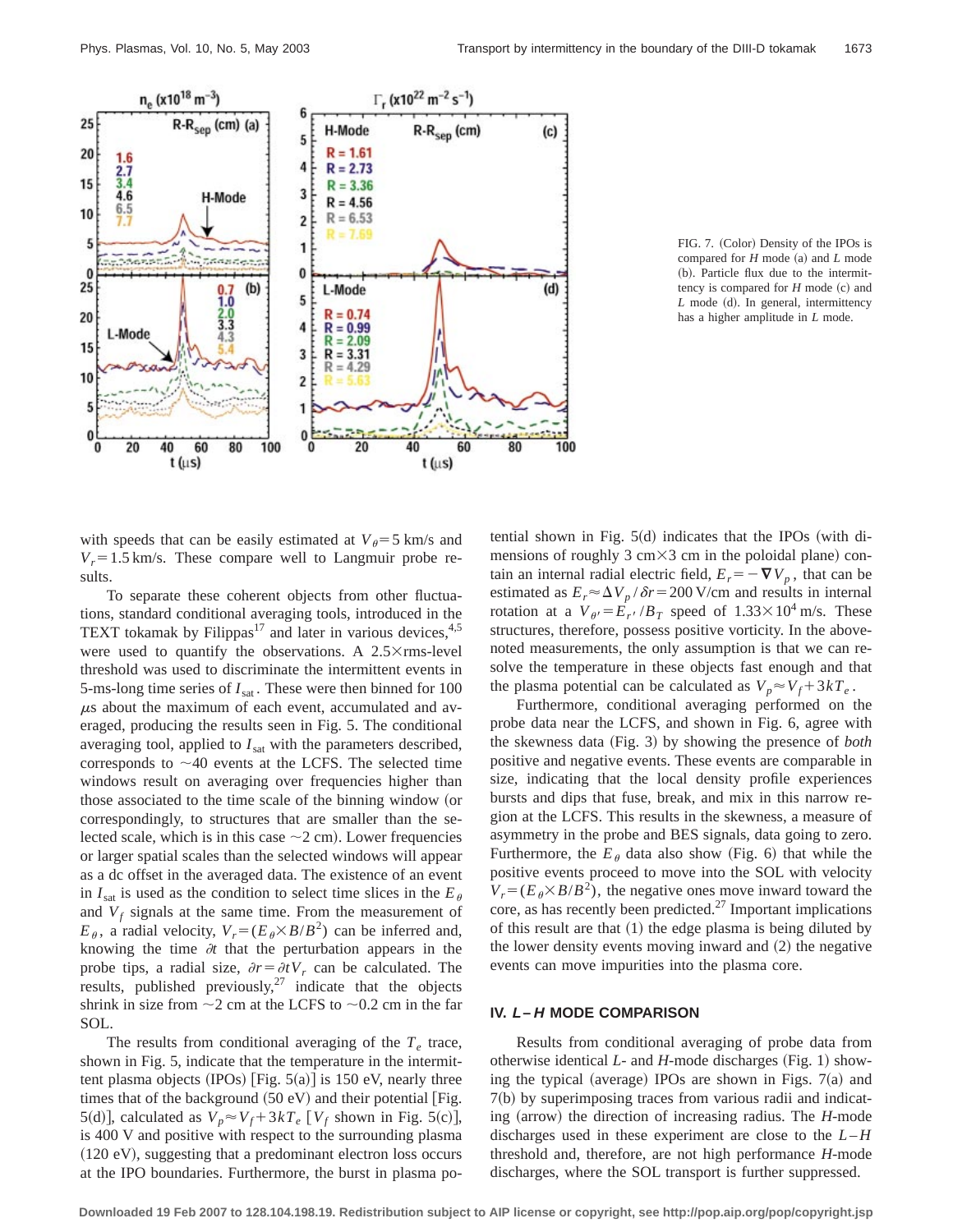R-Rsep= 00.74 cm

R-Rsep= 01.12 cm

R-Rsep= 02.44 cm

R-Rsep= 04.94 cm<br>R-Rsep= 05.75 cm

30

25

20

 $(a)$ 



FIG. 8. (Color) *L*-mode discharges where the density was increased stepwise (central frame) allow comparison of IPO density vs discharge/edge density (insets) and a relation of proportionality is found.





30

 $25$ 

20

 $(c)$ 

R-Rsep= 00.20 cm<br>R-Rsep= 00.72 cm

R-Rsep= 01.98 cm

R-Rsep= 04.17 cm

R-Rsep= 05.64 cm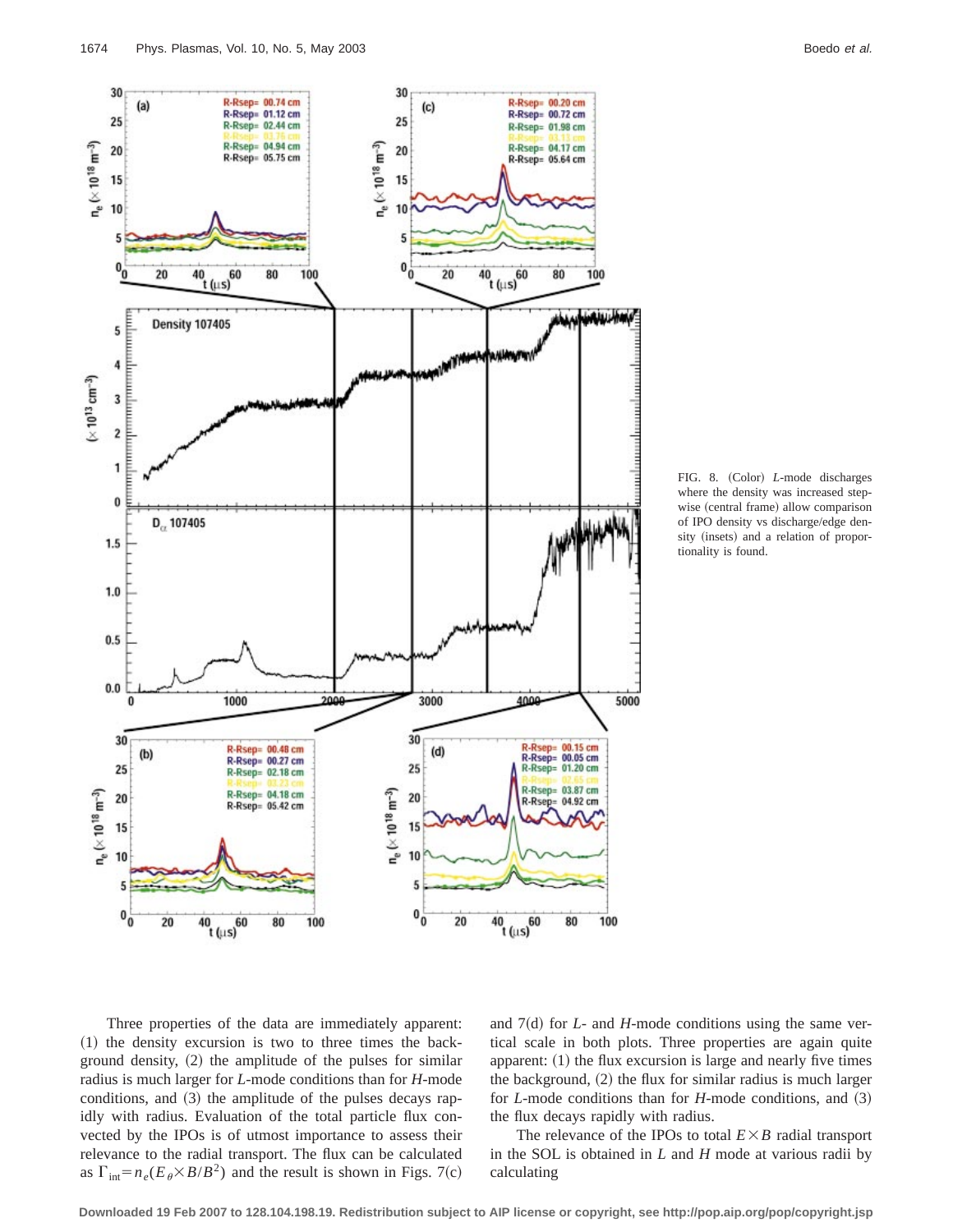

FIG. 9. Radial profiles of  $(a)$  the IPO peak density from conditional averaging (circles) and the average density profile (line) and (b) the IPO peak temperature (circles) and the average temperature profile (line). The peak IPO density decays with the same scale length as the background profile while the peak temperature decays much faster.

$$
\Gamma_{\text{intermittent}}/\Gamma_{\text{total}} = \langle n_e (E_\theta \times B/B^2) \rangle_{\text{intermittent}} / \sqrt{n_e (E_\theta \times B/B^2)} \rangle_{\text{total}}.
$$

The results indicate that:  $(a)$  intermittent events above the 2.5 $\times$ rms level are responsible for  $\sim$ 50% of the transport *at all radii where we have measurements*, (b) there is a continuum of event sizes, and  $(c)$  although the relative relevance of intermittency is unchanged with radius, its absolute amplitude decays rapidly with radius due to the decay of the structures themselves.

It is important to notice that the intermittency under study here, residing in the 1–200 kHz band, is part of the  $E \times B$  electrostatic turbulent particle flux,  $\tilde{\Gamma}_r$ , that depends on the rms value of the density,  $\langle \tilde{n}_e^2 \rangle^{1/2}$ , poloidal field,  $\langle \tilde{E}^2_{\theta} \rangle^{1/2}$ , and their cross-correlation. Since  $\tilde{\Gamma}_r$  has been characterized extensively in many devices $35-38$  and in particular, DIII-D,<sup>39</sup> the Texas Experimental Tokamak<sup>40</sup> (TEXT),  $41-42$ and the Torus Experiment for Technology Oriented Research<sup>43</sup> (TEXTOR)<sup>44,45</sup> it can therefore be stated that the general properties of the intermittency, such as its response to sheared electric fields that decorrelate turbulent transport



FIG. 10. The normalized intensity of the IPO density for various radiis features independence from the discharge density (in  $\langle n_e \rangle /n_{GW}$  units).

resulting in reduced transport and enhanced confinement conditions, have been indirectly characterized.

# **V. L-MODE DENSITY SCALING**

Since the interaction of the plasma with the far wall has been reported to increase with discharge density, $^{22}$  and the IPOs can provide a mechanism for fast convection of particles, it is of interest to explore the scaling of the IPO properties. *L*-mode discharges with density steps from  $\langle n_e \rangle / n_{GW}$  $=0.25$  to 0.6 were chosen due to the prominence of the intermittency and the absence of edge localized modes (ELMs). Conditional averaging was applied to the probe data for the various density steps and the results are displayed in Fig. 8, The radial dependency over  $\sim$  5 cm is also shown by superimposing traces as before. As the discharge density is



FIG. 11. Profiles of skewness for low (red) and high (black) densities in *L*-mode conditions. The skewness crosses zero near the LCFS and toward the core and it is high elsewhere. Negative skewness indicates negative IPOs.

**Downloaded 19 Feb 2007 to 128.104.198.19. Redistribution subject to AIP license or copyright, see http://pop.aip.org/pop/copyright.jsp**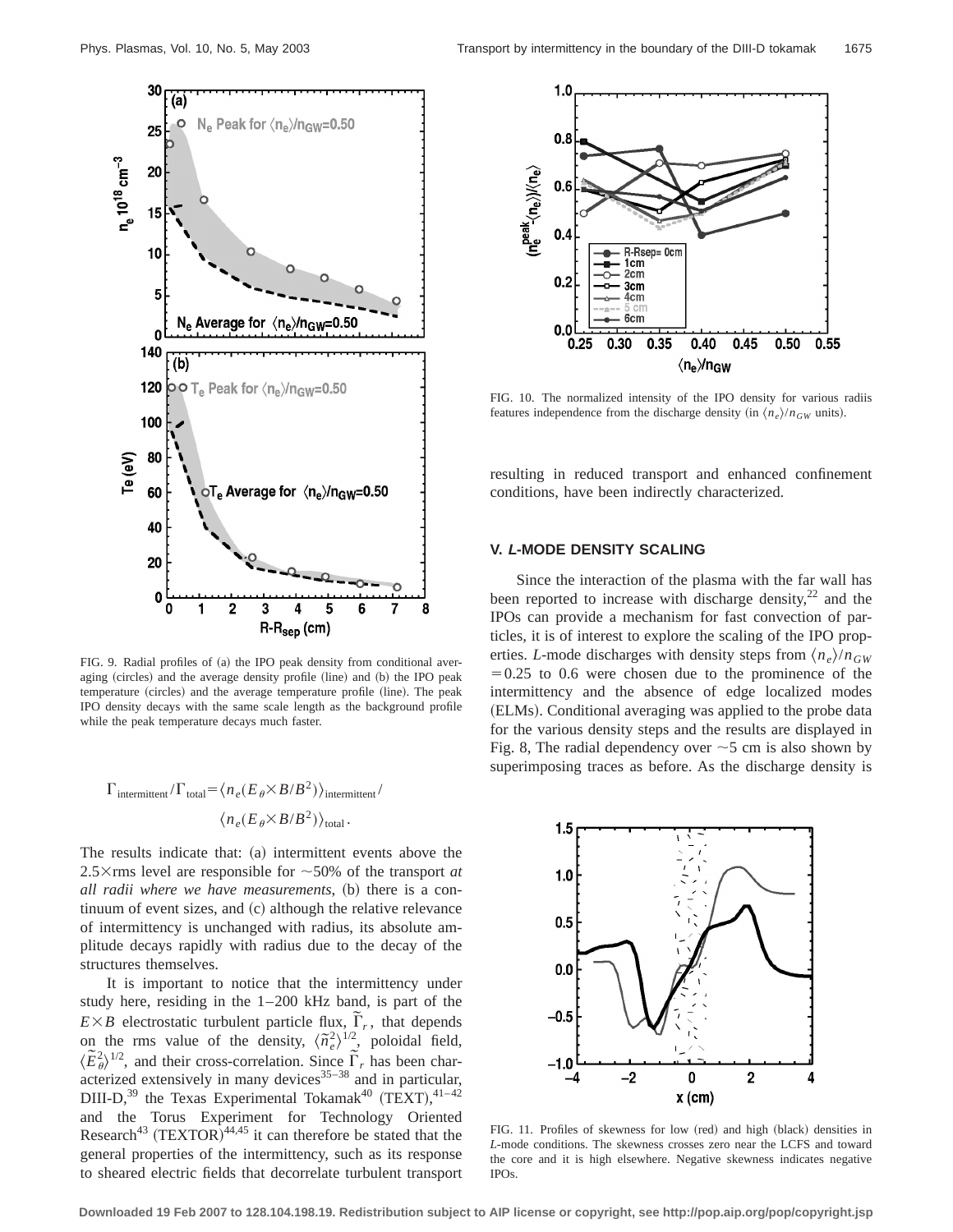increased, the IPO density, displayed in the insets of Figs.  $8(a) - 8(d)$ , also increases. Thus the density of the IPOs scales with the discharge/edge density.

The IPOs decay as they travel into the SOL. It is thus important to address the question of how fast the decay is, and conditional averaging was applied to density and temperature data with  $\sim$ 1 cm radial resolution. Radial profiles of the averaged (line) and IPO peak (dots) density/temperature are shown in Figs.  $9(a)$  and  $9(b)$  for *L*-mode conditions and their difference highlighted. It can be noted in Fig.  $9(a)$  that the peak IPO density is about 70% of the background density and both decay with radius with a decay length,  $L_n$ , of 2.7 cm. Quite different behavior is seen on the temperature, where the IPO peak temperature decays to that of the background profile within 1 cm. Therefore, the IPOs quickly thermalize with the background.

The relative importance of the IPO density can be evaluated as a function of  $\langle n_e \rangle / n_{GW}$  by calculating the IPO intensity  $\left[n_e^{\text{peak}}-\langle n_e^{\text{aver}}\rangle\right]/\langle n_e^{\text{aver}}\rangle$  for various radii in the SOL, as shown in Fig. 10. Despite the fact that the particle content (or density excursion) of the IPOs increases with density (as seen in Fig. 8), the IPOs' relative contribution to the density is fairly constant with radius and density at about 50%–70%. These results indicate a scaling of the IPO intensity with transport. The decay of the IPOs can be understood in light of recent analytical work $46-48$  where they are modeled as structures elongated along the magnetic field which are being drained at the divertor plates. The IPO density and temperature is predicted to be

$$
n(r,t) = n(r)/(1+t/\tau_T)^{2\alpha/\alpha_T} \tag{1}
$$

and

$$
T(t) = T_0 / (1 + t/\tau_T)^2,
$$
\n(2)

where  $\alpha_T = \alpha S_E$ ;  $\tau_T = 2/(\alpha_T T_0^{1/2})$ ,  $\alpha$  measures the net parallel current to the divertor plates,  $S_E$  is the sheath energy transmission factor, and  $T_0$  is the temperature of the IPO as it detaches from the LCFS. Since  $2\alpha/\alpha_T=2/S_E\ll 1$ , comparison of Eqs.  $(1)$  and  $(2)$  shows that the temperature decays much more rapidly in time than the density, just as observed in the experiment. The quick reduction in the amplitude of the bursts and density profiles is, therefore, in agreement with a strong sink in the divertor.

## **VI. PROGRESS ON THEORETICAL UNDERSTANDING**

Efforts to understand the intermittency and its implication for radial transport are being vigorously pursued on two fronts:  $(1)$  analytical and numerical studies of the dynamics of the IPOs independent of their origin, and  $(2)$  full nonlinear simulations of the boundary that study both IPO creation and dynamics. The work on dynamics $46-\frac{4}{8}$  intends to provide an understanding of how the IPOs will transport particle and heat in the SOL without getting involved in the physics of their creation while nonlinear modeling work, $49-52$  such as that by the code BOUT, tries to address the issue of IPO formation and transport and the nonlinear interaction of the IPOs with the background plasma and each other. The analytical work has made successful predictions such as typical IPO radial velocities and fluxes and the IPO density and temperature decay [Eqs.  $(1)$  and  $(2)$ ]. Output from the BOUT code for *L*-mode conditions has been analyzed and compared to probe data. The simulation features very strong intermittency and radial profiles of the skewness of the density were computed, as shown in Fig. 11, for two density cases  $\left[\langle n_e \rangle / n_{GW} = 0.25$  (in red) and  $\langle n_e \rangle / n_{GW} = 0.5$  (in black). The agreement with the experimental skewness shown Fig. 3 is quite remarkable, featuring the crossing of zero at the LCFS and the signature of negative IPOs slightly inside the LCFS. Thus, although in an early stage, the study of edge/ SOL intermittency is progressing rapidly.<sup>53</sup>

#### **VII. CONCLUSIONS**

Intermittency is present in the boundary of the DIII-D tokamak in both *L*- and *H*-mode discharges, as indicated by data from various diagnostics. Structures featuring higher density and temperature than the surrounding plasma originate at or near the LCFS and travel radially in the SOL, transporting particle and energy. Although the amplitude of the IPOs in *L* mode increases with density at the LCFS, they carry a fairly constant fraction  $(50\% - 70\%)$  of the local density at all radii and densities measured. Furthermore, the IPOs feature higher temperature than the background plasma at the LCFS, but they thermalize within a short distance of the LCFS, in agreement with analytical predictions. In *L* mode, the IPO phenomenon is important in determining the structure of the SOL and it results in an enhanced plasma– wall contact. However, the presence of ELMs in *H* mode, carrying more energy and particles than the IPOs, transiently dominates the structure of the SOL and the plasma–wall interaction. The *H*-mode data for this work have been evaluated between ELMs.

### **ACKNOWLEDGMENTS**

Discussions with K. H. Burrell, J. Terry, D. D'Ippolitto, and the technical support of L. Chousal and R. Hernandez are acknowledged.

This research was supported by the U.S. Department of Energy under Contract Nos. DE-AC03-99ER54463, DE-AC05-00OR22725, W-7405-ENG-48, and Grant Nos. DE-FG03-95ER54294, and DE-FG02-89ER53296.

- 1J. A. Boedo, D. Gray, L. Chousal *et al.*, Rev. Sci. Instrum. **69**, 2663  $(1998).$
- 2B. LaBombard, M. V. Umansky, R. L. Boivin, J. A. Goetz *et al.*, Nucl. Fusion 40, 2041 (2000).
- 3M. R. Wade, W. P. West, R. D. Wood, S. L. Allen, J. A. Boedo, N. H. Brooks, M. E. Fenstermacher, D. N. Hill *et al.*, J. Nucl. Mater. **266–269**, 44 (1999).
- 4A. H. Nielsen, H. L. Pecsell, and J. Juul Rasmussen, Phys. Plasmas **3**, 1530 (1996).
- <sup>5</sup>R. D. Lehmer, Ph.D. thesis, University of California Los Angeles, UCSD-ENG-032, 1996.
- 6E. Sanchez, C. Hidalgo, C. Riccardi, J. Bleuel, B. Carreras, D. E. Newman *et al.*, Phys. Plasmas 7, 1408 (2000).
- 7B. K. Joseph, R. Jha, P. K. Kaw, S. K. Mattov *et al.*, Phys. Plasmas **4**, 4292 (1997).
- 8R. A. Moyer, R. D. Lehmer, T. E. Evans *et al.*, Plasma Phys. Controlled Fusion 38, 1273 (1996).
- <sup>9</sup>R. Jha and Y. C. Saxena, Phys. Plasmas 3, 2979 (1996).